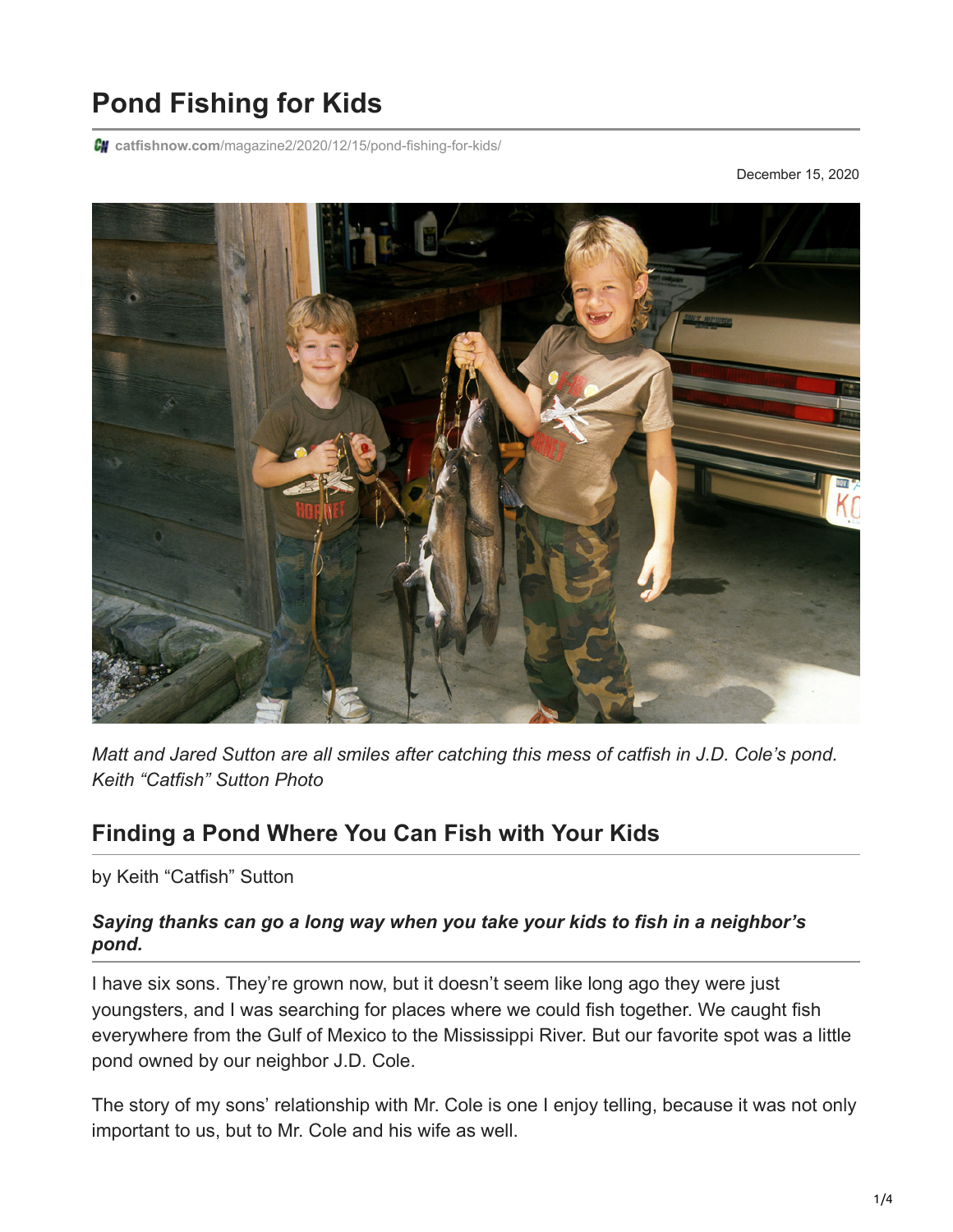I was introduced to the Coles by another friend, John Hogue, who was a fisheries biologist with the Arkansas Game and Fish Commission. I worked at the commission, too, and had just moved my family from a city home to a country place. Most of my boys were still in elementary school then, and they loved fishing. I asked John if he could help us find a nearby pond where they could fish.

"I know just the folks you need to meet," John said. "And believe it or not, they're just down the road from you."

That afternoon, John introduced me to Mr. and Mrs. Cole.



*Ponds are great spots to spend a few hours fishing with your kids. Many are well stocked with channel catfish. Keith "Catfish" Sutton Photo*

"Keith just moved into the new house up the road," he told them. "And he's got a whole passel of boys who like to fish. I thought y'all might get acquainted and maybe you'd let the youngsters come over to fish your pond some."

"John helps me manage my pond," J.D. said as we walked to the water's edge. "It's not very big, but it's loaded with eating-size channel cats. There are a few real monsters in there, too, including one ol' blue cat pushing 25 pounds."

We arranged a weekend visit, and Mr. Cole showed the boys exactly what they could expect to catch. "Watch this," he said, tossing a scoopful of floating catfish chow into the water.

"Wow!" the boys exclaimed as dozens of nice catfish came up to gorge on the feast.

"Well, get your poles and get busy," Mr. Cole said. "You can all keep some fish to eat. And



*This young man is enjoying an afternoon of fishing in a city-park pond. Because by nature they are small, ponds keep fish corralled in smaller areas so they're easier to find and catch. Keith "Catfish" Sutton Photo*

you can come over here any time. Just be sure you tell your parents first, and stop by here and tell me or Mrs. Cole, too."

**I don't remember how many catfish Matt, Jared, Shaun and Zach caught that first trip, but each landed several 1- to 5-pounders. The big blue cat gobbled up Matt's bait, but after a short battle, it broke his line and escaped. Over the years, that beast would become legendary for its ability to elude capture.**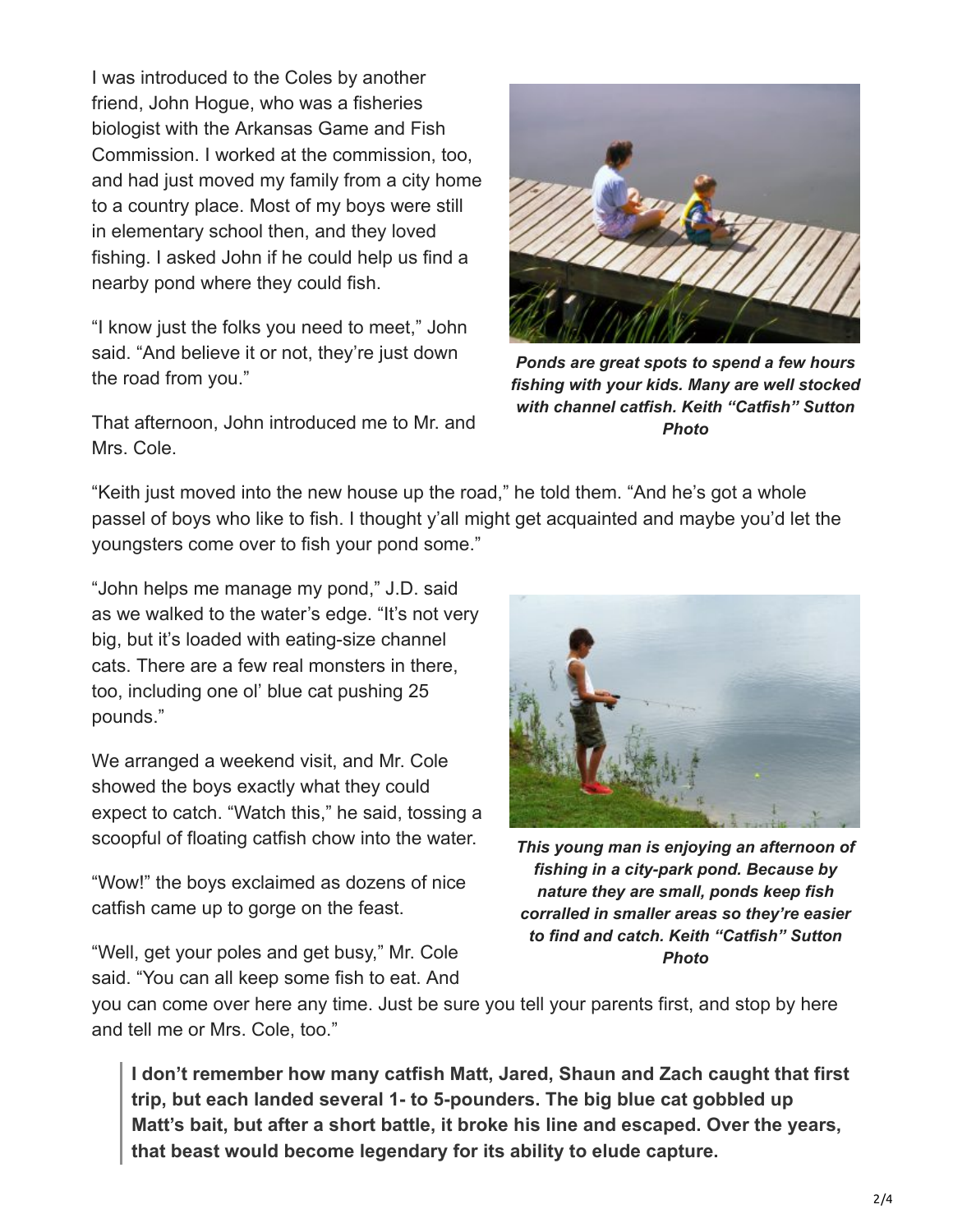When we were home again, I asked the boys, "Don't you think it would be nice if you wrote a note to Mr. and Mrs. Cole to thank them for letting you fish?" And that they did. Using crayons, they sketched themselves by the pond as they battled the fish they hooked. Each piece of artwork included some words of thanks, too. We mailed them to the Coles to surprise them, but little did I know how nice a surprise it would be.

Over the years they fished at his place, J.D. Cole treated the boys like grandsons. He often gave them jobs to do and let them camp on the property. But it was the fishing that cemented their relationship. Nothing put a smile on J.D.'s face quicker than seeing those boys tussling with catfish in the pond. Nothing, that is, except the thank-you notes they continued to send him and his wife.

One day, when Matt was in high school, he and I dropped by to fish a while. As always, we stopped by to tell the Coles we were there. J.D. was working outside.

"I want to show you something before you go to the pond," he said, beckoning us into his home. Mrs. Cole smiled when we entered and led us to the kitchen. She pointed to the refrigerator and adjacent walls where dozens of the boys' thank-you drawings and notes had been hung.

"I doubt you realize how much these have meant to us all these years," she said. "Your boys sent them every single time they visited, and we never threw one away."

I turned to J.D. He had tears in his eyes. So did I. Matt was starting to tear up a bit, too.

"Me and my brothers loved being able to fish here and camp and play outside," Matt told the Coles. "We didn't always like writing those notes, but now I'm glad we did it. I understand how important it was to you."



*The author's youngest son Zach was grinning ear to ear after catching this channel cat in a neighbor's pond. Keith "Catfish" Sutton Photo*

I share this story so it might be an example for you if you are looking for a place to fish with your kids. Ask around. Say thank you when someone grants permission. Then say thanks again, just because. It might mean more to your friends than you ever imagined.

## **Tips for Fishing with Your Kids**

- **Keep your trips short, at least in the beginning. Youngsters have short attention spans. Short trips equal fun trips.**
- **Buy your children some inexpensive tackle—rod, reel, bobbers, hooks, etc. they can call their own.**